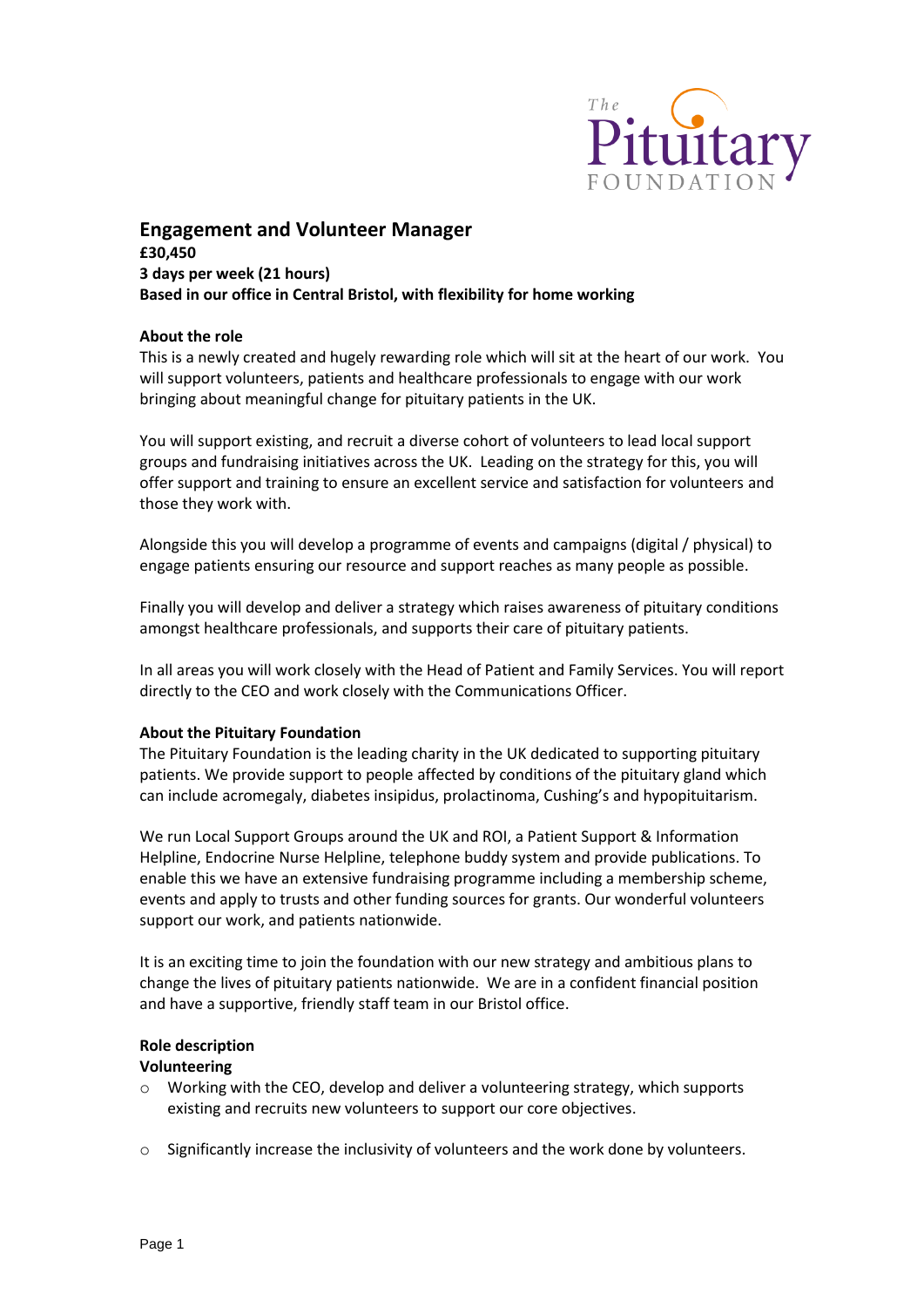- o Oversee the recruitment of volunteers, their induction and training and manage recruitment processes and paperwork.
- o Produce and keep up-to-date relevant policies, processes and forms.
- $\circ$  Lead on organising volunteering events and training ensuring volunteers are supported and well equipped.
- o Manage existing and new volunteers, including taking overall management for office based volunteers.
- o Ensure all volunteers are visited by core Pituitary staff annually.
- o Working with the Communications Officer, ensure regular and appropriate content for and about volunteers including: e-newsletters, website content, social media, Pit Life and print material.
- o Establish evaluative methods, and collect and report on feedback and statistics to ensure an excellent experience for volunteers and the community

## **Patient Engagement**

- o Programme a range of events providing engaging information, education and networking for patients across the UK.
- o Alongside the Head of Patient and Family services work to deliver a concentrated series of events in October, as part of the Pituitary Awareness month. This includes the delivery of what is traditionally known as the annual conference and would include masterclasses, interviews, panel discussions and similar.
- o In partnership with the Administrator, organise the Foundation's presence at external conferences, coordinating volunteers as required.
- $\circ$  Support the administration and deliver of further events engaging relevant audience groups as required.
- o Working with the CEO, conceive and deliver relevant campaigns to raise awareness of pituitary conditions. It is expected that there would be 2 significant campaigns annually.

## **HealthCare Professional Engagement**

- $\circ$  Develop and deliver an impactful strategy to engage healthcare professionals in their support of Pituitary patients.
- $\circ$  Develop and deliver at least one campaign to support pituitary awareness annually.

## **Communications**

 $\circ$  Work closely with the Communications Officer, establishing a robust and impactful communications strategy and ensuring a vibrant range of communications engage a growing audience both digitally (via social, newsletters, website) and in print (letters, reports).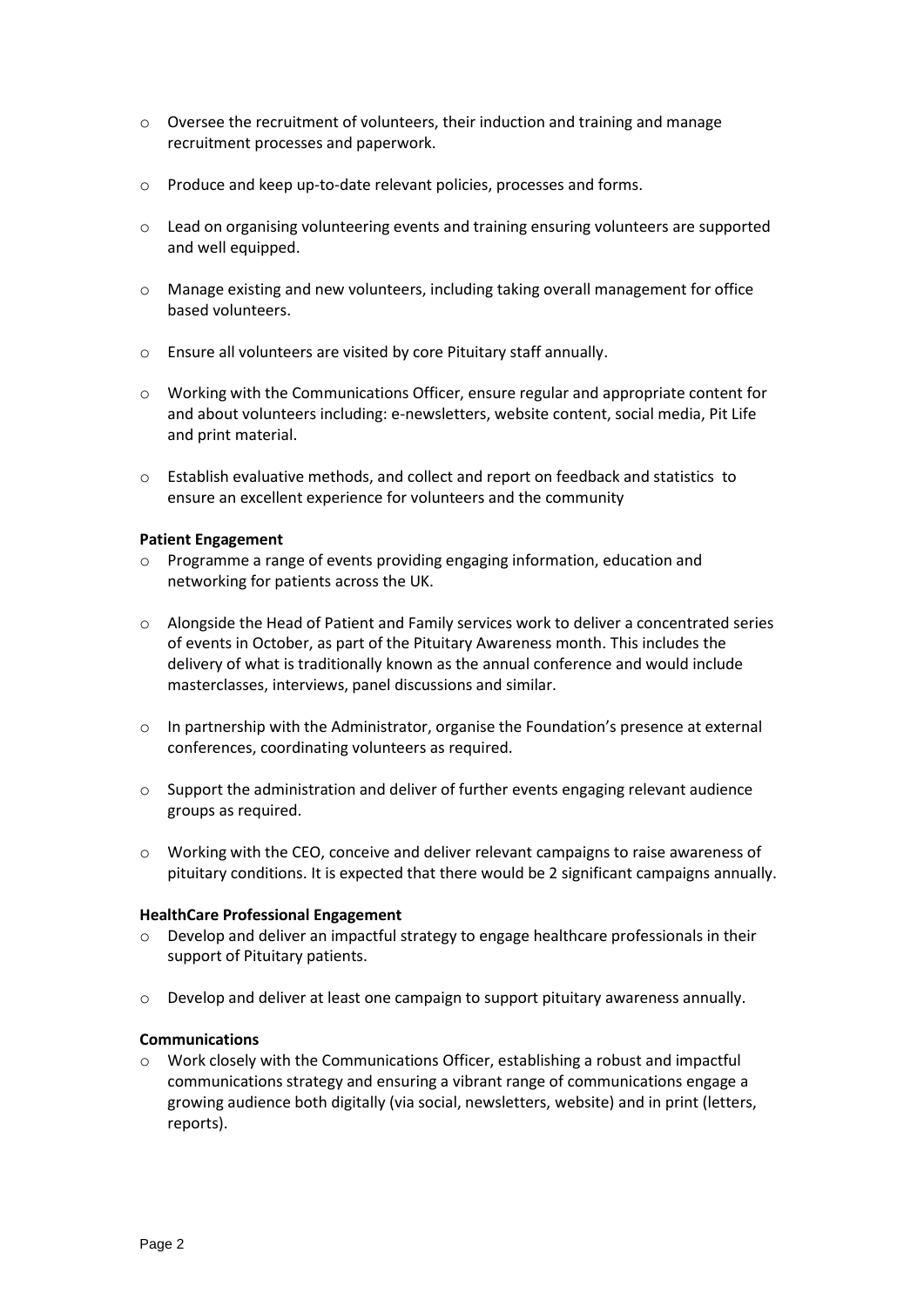- o Working with the Communications Officer, ensure timely, engaging newsletters reach our different audiences (eg members, healthcare professionals, fundraisers)
- o Ensure the website is up to date and navigable.
- $\circ$  Contribute content to Pituitary Life magazine and social media relating to events and volunteers.
- o Lead on updating the website with relevant volunteering and engagement content including events lists, information pages and news.
- o Ensure we are using analytics to inform our work.
- o Represent The Foundation at external events and meetings in relation to volunteering.

#### **General administration**

- o Responsible overall for keeping records up-to-date relating to volunteering and engagement.
- o Provide reports and reviews as and when required.
- o Attend Trustees' and staff meetings when required.
- o Input into annual and operational planning and budgeting, led by the CEO
- o Be responsible for your own health and safety and report any known hazards.
- o Adhere to strict data and cyber security, raising concerns as appropriate.
- $\circ$  To act at all times in a way befitting a representative of the Pituitary Foundation and perform your role to a high standard, to time and with dedication and commitment.

This role profile is not exhaustive, it will be subject to periodic review and may be amended to meet the changing needs of the business. The post holder will be expected to participate in this process and The Foundation would aim to reach agreement to any changes.

#### **Person Specification**

### **Experience**

- 1. Demonstrable experience **of recruiting, training and managing volunteers**.
- 2. Experience in **programming and leading on the delivery of events** targeting specific audience groups.
- 3. Ability to **develop awareness raising campaigns** to deliver against specific aims.
- 4. Experience in **delivering successful marketing and communications** online and in print.
- 5. Confidence in **developing evaluations and using feedback** to inform future work.